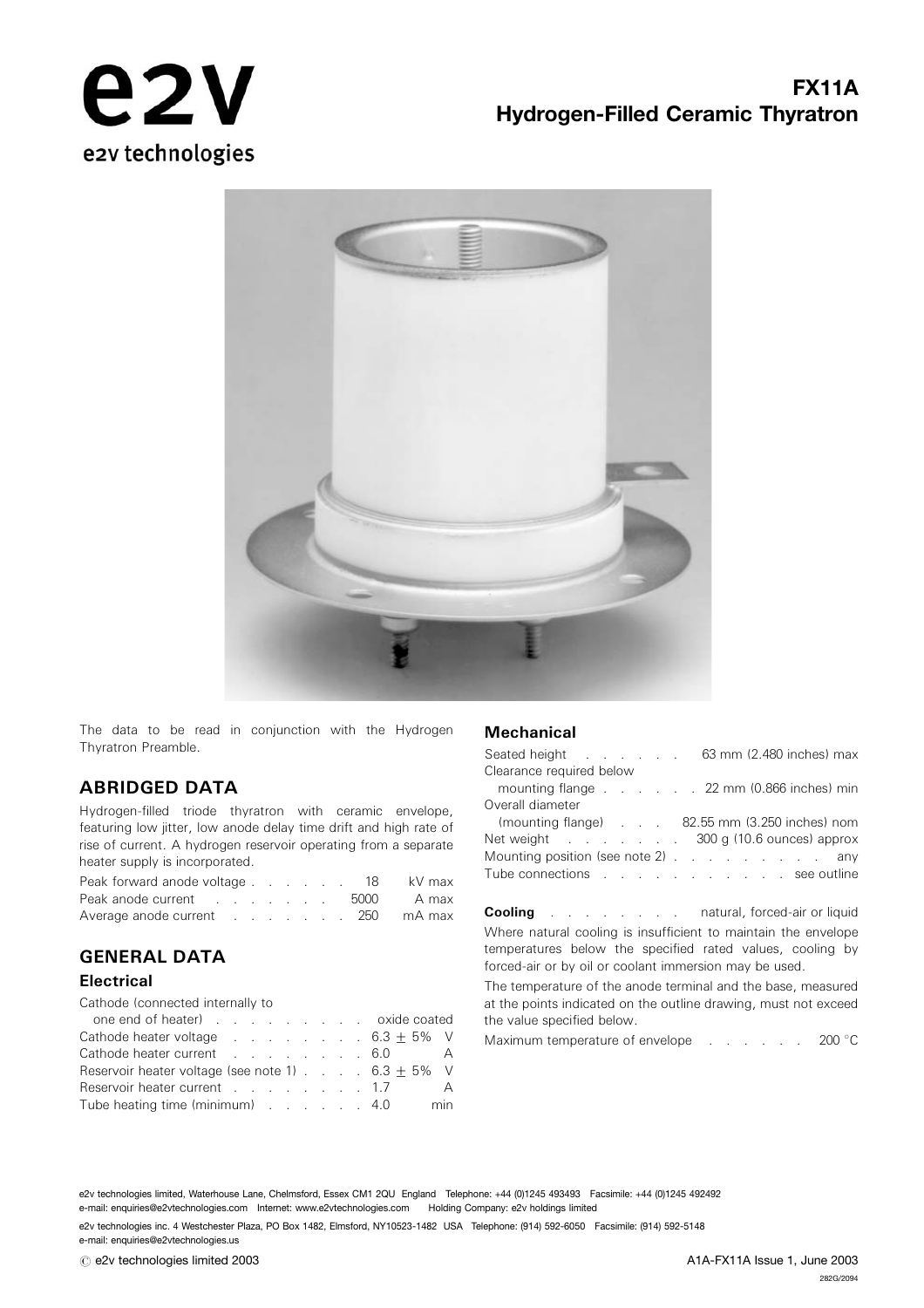## PULSE MODULATOR SERVICE MAXIMUM AND MINIMUM RATINGS (Absolute values)

|                                                                                                                                                                                                                                | Min                      | Max    |              |
|--------------------------------------------------------------------------------------------------------------------------------------------------------------------------------------------------------------------------------|--------------------------|--------|--------------|
| Anode                                                                                                                                                                                                                          |                          |        |              |
| Peak forward anode voltage -                                                                                                                                                                                                   |                          | 18     | kV           |
| Peak anode current                                                                                                                                                                                                             |                          | 5000   | А            |
| Average anode current -                                                                                                                                                                                                        |                          | 250    | mA           |
| Rate of rise of anode current                                                                                                                                                                                                  |                          |        |              |
| $(see note 3)$                                                                                                                                                                                                                 |                          | 250    | $kA/\mu s$   |
| Grid                                                                                                                                                                                                                           |                          |        |              |
| Unloaded grid drive pulse voltage                                                                                                                                                                                              |                          |        |              |
| $(see note 4)$ 240                                                                                                                                                                                                             |                          | 1000   | V            |
| Grid pulse duration and a series and series and series and series and series and series and series and series<br>Rate of rise of grid pulse                                                                                    | 2.0                      | $\sim$ | μs           |
| (see note 3)<br>and the company of the company of                                                                                                                                                                              | 1.0                      | $\sim$ | $kV/\mu s$   |
| Peak inverse grid voltage results and the set of the set of the set of the Peak in the Peak in the S                                                                                                                           | $\overline{\phantom{a}}$ | 200    | V            |
| Loaded grid bias voltage                                                                                                                                                                                                       |                          |        |              |
| (see note 5)<br>. 0                                                                                                                                                                                                            |                          | $-100$ | V            |
| Forward impedance of grid                                                                                                                                                                                                      |                          |        |              |
| drive circuit 100                                                                                                                                                                                                              |                          | 500    | Ω            |
| <b>Cathode</b>                                                                                                                                                                                                                 |                          |        |              |
| Heater voltage<br>. 6.3 $\pm$ 5%                                                                                                                                                                                               |                          |        | V            |
| Heating time<br><b>Service State</b><br>$\mathcal{L}^{\text{max}}$<br>$\mathcal{L}^{\mathcal{L}}$                                                                                                                              | 4.0                      |        | min          |
|                                                                                                                                                                                                                                |                          |        |              |
| Reservoir                                                                                                                                                                                                                      |                          |        |              |
| Heater voltage (see note 1) $\ldots$ . 6.3 $\pm$ 5%                                                                                                                                                                            |                          |        | $\vee$       |
| Heating time research and the set of the set of the set of the set of the set of the set of the set of the set of the set of the set of the set of the set of the set of the set of the set of the set of the set of the set o | 4.0                      |        | min          |
| <b>Environmental</b>                                                                                                                                                                                                           |                          |        |              |
| Ambient temperature $\ldots$ $\ldots$ $-15$ $+50$                                                                                                                                                                              |                          |        | $^{\circ}$ C |
| Altitude<br>the contract of the contract of the contract of                                                                                                                                                                    |                          | 3.7    | km           |
|                                                                                                                                                                                                                                |                          | 12 000 | ft           |
|                                                                                                                                                                                                                                |                          |        |              |
| <b>CHARACTERISTICS</b>                                                                                                                                                                                                         |                          |        |              |

|                                                 |      | Min Typical Max |     |            |
|-------------------------------------------------|------|-----------------|-----|------------|
| Critical DC anode voltage for                   |      |                 |     |            |
| conduction (see note $6$ ) $\qquad \qquad$ -    |      | 0.5             | 1.0 | kV         |
| Anode delay time                                |      |                 |     |            |
| (see notes 6 and 7) $\ldots$ $\ldots$           |      | 0.15            | 0.4 | <b>LLS</b> |
| Anode delay time drift                          |      |                 |     |            |
| (see notes $6$ and $8$ ). $\ldots$              |      | 20              | 100 | ns         |
| Time jitter (see note $6$ ) $\ldots$ $\ldots$ - |      | 1.0             | 5.0 | ns         |
| Heater current (at $6.3 \text{ V}$ ) 5          |      | 6               |     | А          |
| Reservoir current (at 6.3 V).                   | 1 () | 17              | 25  | А          |

## **NOTES**

- 1. The reservoir heater supply must be decoupled with a suitable capacitor to avoid damage to the reservoir heater by spike voltages.
- 2. The tube must be mounted by means of its mounting flange
- 3. This rate of rise refers to that part of the leading edge of the pulse between 10% and 90% of the pulse amplitude.
- 4. Measured with respect to cathode potential.
- 5. The FX11A is tested with 0 V bias on the grid. However it is recommended that negative bias be applied to the grid at the level of  $-30$  V (minimum) for continuous operation, particularly at high repetition rates.
- 6. Typical figures are obtained on test using conditions of minimum grid drive. Improved performance can be expected by increasing the grid drive.
- 7. The time interval between the instant at which the rising unloaded grid pulse reaches 25% of its pulse amplitude and the instant when anode conduction takes place.
- 8. The drift in delay time over a period from 2 minutes to 10 minutes after reaching full voltage.

# HEALTH AND SAFETY HAZARDS

e2v technologies hydrogen thyratrons are safe to handle and operate, provided that the relevant precautions stated herein are observed. e2v technologies does not accept responsibility for damage or injury resulting from the use of electronic devices it produces. Equipment manufacturers and users must ensure that adequate precautions are taken. Appropriate warning labels and notices must be provided on equipments incorporating e2v technologies devices and in operating manuals.

# **High Voltage**

Equipment must be designed so that personnel cannot come into contact with high voltage circuits. All high voltage circuits and terminals must be enclosed and fail-safe interlock switches must be fitted to disconnect the primary power supply and discharge all high voltage capacitors and other stored charges before allowing access. Interlock switches must not be bypassed to allow operation with access doors open.

# X-Ray Radiation

All high voltage devices produce X-rays during operation and may require shielding. The X-ray radiation from hydrogen thyratrons is usually reduced to a safe level by enclosing the equipment or shielding the thyratron with at least 1.6 mm  $(1/16$  inch) thick steel panels.

Users and equipment manufacturers must check the radiation level under their maximum operating conditions.